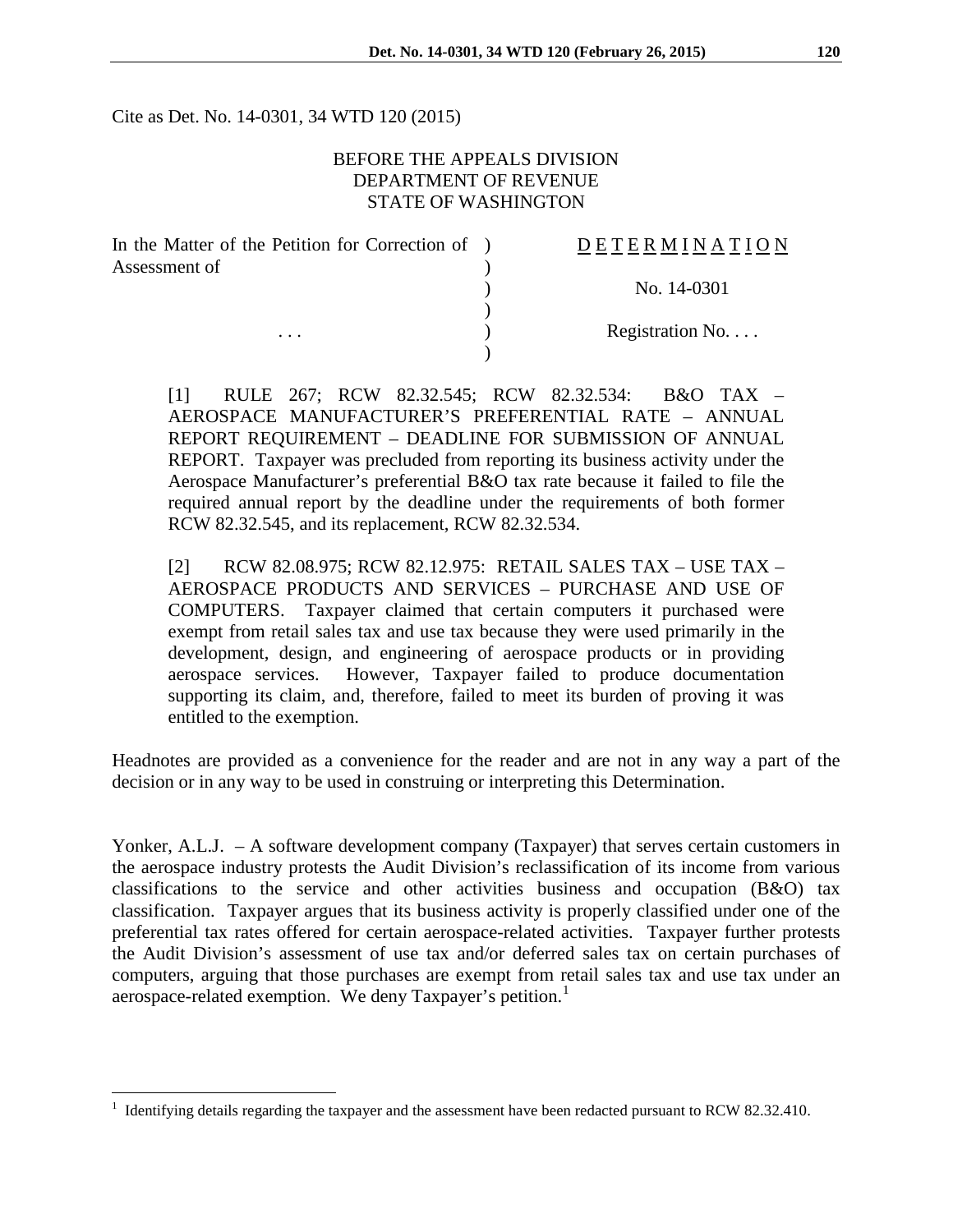#### ISSUES

- 1. [Under former RCW 82.32.545 and its replacement, RCW 82.32.534(1)(a), did Taxpayer in 2007, 2008, and 2009] qualify for the aerospace-related B&O preferential tax rates under either RCW 82.04.260(11)(a) or RCW 82.04.290(3) where Taxpayer did not file the required annual reports for those years until April 30, 2011?
- 2. Did Taxpayer establish that computers it purchased were "used primarily in the development, design, and engineering of aerospace products or in providing aerospace services" and, therefore, exempt from retail sales tax or use tax under RCW 82.08.975 and RCW 82.12.975?

## FINDINGS OF FACT

[Taxpayer] is an [out of state] corporation that provides technology solutions, consulting services, and software development services for the aerospace and other industries. Taxpayer maintains an office in . . . Washington, from which it serves its Washington aerospace customers.

In 2010, the Department's Audit Division began a review of Taxpayer's books and records for January 1, 2007 through June 30, 2010. During its review, the Audit Division found that Taxpayer had reported its gross income under a variety of Business and Occupation (B&O) tax classifications, including retailing, wholesaling, and service and other activities. The Audit Division concluded that all of Taxpayer's gross income should have been reported under the service and other activities B&O tax classification because of the nature of Taxpayer's business activity. The Audit Division also found that Taxpayer had not paid retail sales tax or use tax on computers that Taxpayer used in its business activity in Washington.<sup>[2](#page-1-0)</sup>

During the review process, on April 30, 2011, Taxpayer sent an email to the Audit Division, stating the following:

We recently discovered that [Taxpayer] is eligible to claim various Washington aerospace tax incentives.

[RCW] 82.32.545 requires that a company claiming these incentives must submit Annual Reports electronically to the Department of Revenue by March 31st following **any year in which the incentive is taken**. Since [Taxpayer] will be making adjustments to its tax reporting through the audit to take the incentives for the years of 2007 – 2010 during 2011, the Annual Reports for these years . . . would not technically be due until March  $31<sup>st</sup>$  2012. However with the repeal of this statute, we believe the due date for submittal of these Annual Reports is April 30, 2011. . . .

(Emphasis in original). Taxpayer attached to this email its annual reports for claiming the aerospace tax incentives for 2007 through 2010. The Audit Division found that the annual reports for 2007, 2008, and 2009 were untimely and, therefore, Taxpayer could not be eligible

<span id="page-1-0"></span> $2$  The Audit Division made other findings, including assessing for collected retail sales tax that Taxpayer failed to remit to the Department. However, Taxpayer on appeal has not asserted any argument related to the other findings and we, therefore, consider the other findings to be outside the scope of Taxpayer's appeal.  $\overline{a}$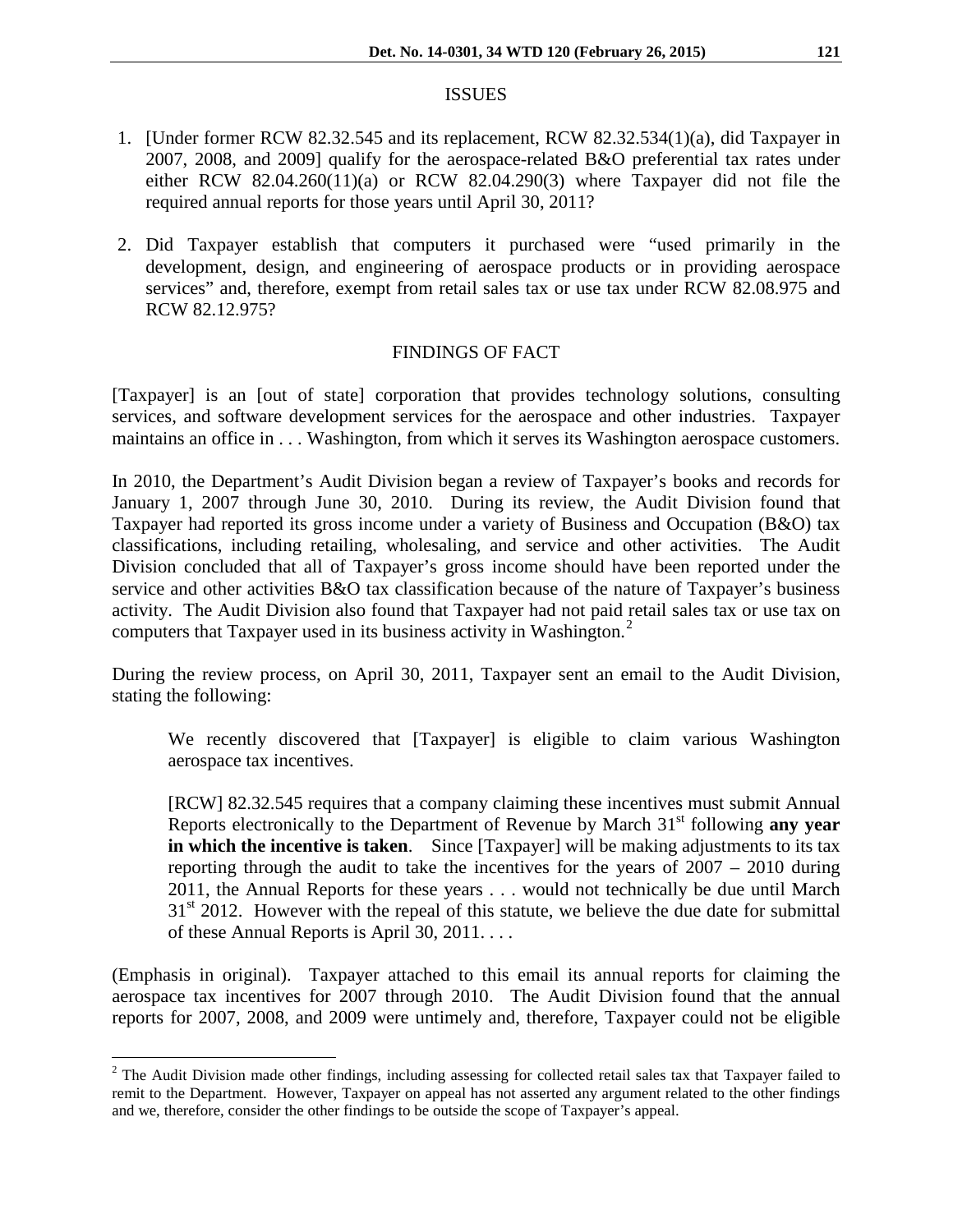for the aerospace tax incentive programs for those years. However, the Audit Division found that Taxpayer's annual report for 2010 was timely, and, therefore, Taxpayer was potentially eligible for the aerospace tax incentive programs for that year only. The Audit Division decided to separate the 2010 tax year from the rest of the review period and complete a separate review of that year to determine the portion of Taxpayer's 2010 income, if any, which qualified for the aerospace tax incentive programs.<sup>[3](#page-2-0)</sup>

On September 25, 2013, as a result of the Audit Division's review, the Department issued a tax assessment totaling  $\delta$ ..., which included a  $\delta$ ... five percent penalty assessment, and  $\delta$ ... in interest relating to the Audit Division's review of Taxpayers records from January 1, 2007 through December 31, 2009 (audit period). $4$  Taxpayer timely appealed the full amount of the tax assessment.

On appeal, Taxpayer submitted an "appeal package" consisting of a legal brief and various supporting exhibits, and argued that it was eligible for various aerospace tax incentive programs because it timely filed its annual reports for 2007, 2008, and 2009. In addition, Taxpayer argued that certain computer purchases it made during the audit period were exempt from retail sales tax and use tax. Taxpayer did not provide any additional documentation beyond its "appeal package" on appeal.

#### ANALYSIS

Washington imposes a B&O tax "for the act or privilege of engaging in business activities" in Washington. RCW 82.04.220. The measure of the B&O tax is the appropriate tax rate multiplied by the "value of products, gross proceeds of sales, or gross income of the business, as the case may be." *Id.* The specific tax rate is determined by the nature of the business activity in which a taxpayer is engaged. *See generally* Chapter 82.04 RCW. Income from any business activity that is not expressly classified in Chapter 82.04 RCW is taxed under the service and other activities B&O tax classification. RCW 82.04.290(2).

Here, Taxpayer originally reported its business activity under various B&O tax classifications. During its review, the Audit Division reclassified Taxpayer's income originally reported as wholesaling and retailing income to the service and other activities B&O tax classification pursuant to RCW 82.04.290(2). On appeal, Taxpayer conceded that its business activity was not properly taxable under the wholesaling or retailing B&O tax rate, but argued that it qualified to report its business activity under either of two different preferential tax rates, as opposed to the catchall service and other activities B&O tax rate.

RCW 82.04.260(11)(a) provides a preferential tax rate for manufacturing of commercial airplanes, components, or aerospace tooling:

 $\overline{a}$ 

<span id="page-2-0"></span> $3$  The Audit Division conducted a separate review of Taxpayer's books and records for January 1, 2010 through June 30, 2010, which ultimately resulted in the Department issuing a separate tax assessment on July 21, 2014 based on the findings of that separate review. Those findings are not at issue in this appeal, and, accordingly, we do not address those finding in this determination.

<span id="page-2-1"></span><sup>&</sup>lt;sup>4</sup> The additional tax liability assessed in the tax assessment, which totaled \$..., included \$... in retail sales tax reconciliation, \$. . . in service and other B&O tax, \$. . . in use tax and/or deferred sales tax on computers, and two credits against that tax liability totaling \$. . . from retailing B&O tax and wholesaling B&O tax, which Taxpayer incorrectly reported and paid in its original combined excise tax returns.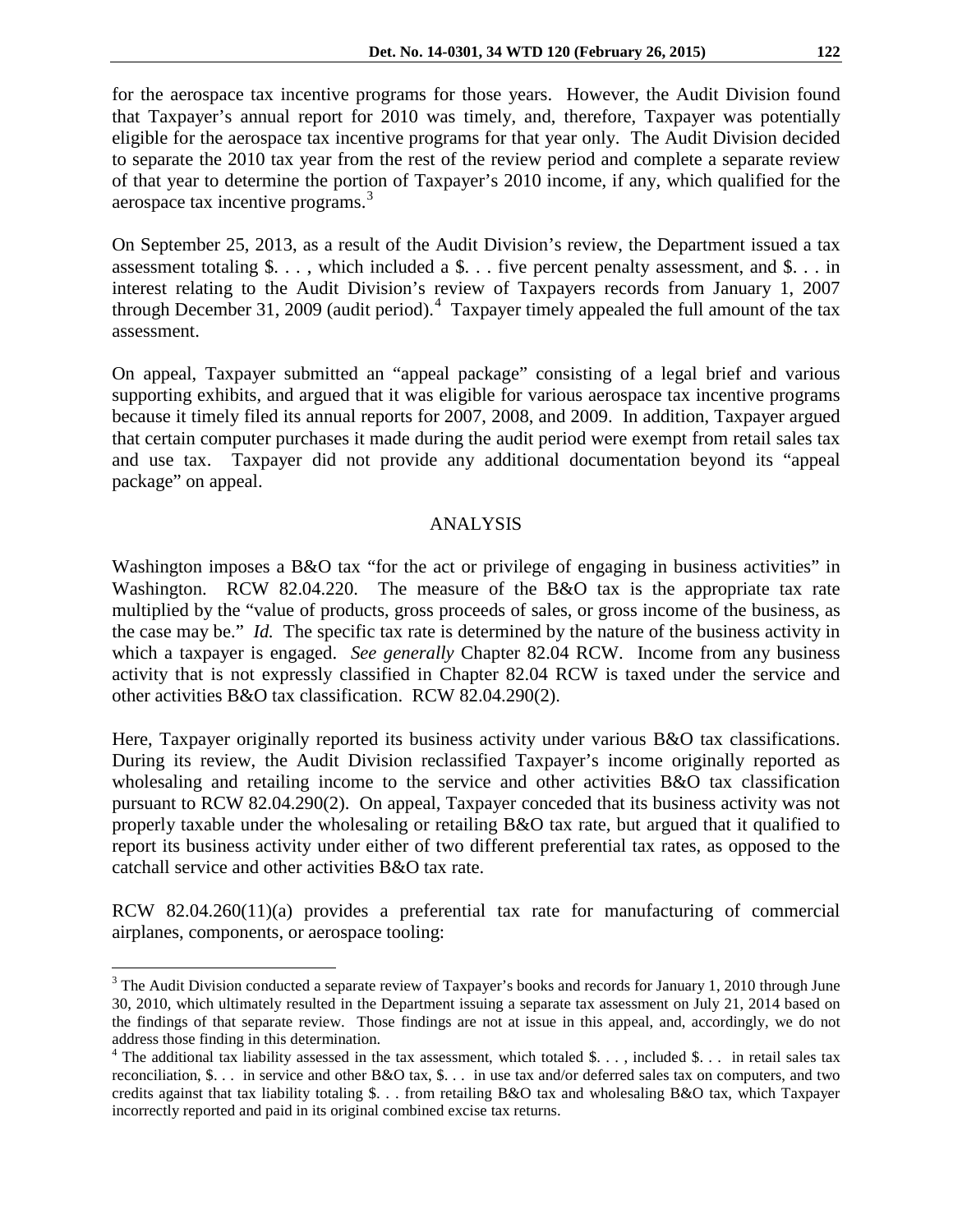Beginning October 1, 2005, upon every person engaging within this state in the business of manufacturing commercial airplanes, or components of such airplanes, or making sales, at retail or wholesale, of commercial airplanes or components of such airplanes, manufactured by the seller, as to such persons the amount of tax with respect to such business is, in the case of manufacturers, equal to the value of the product manufactured and the gross proceeds of sales of the product manufactured, or in the case of processors for hire, equal to the gross income of the business, multiplied by the rate of:

- (i) 0.4235 percent from October 1, 2005, through June 30, 2007; and
- (ii) 0.2904 percent beginning July 1, 2007.

Alternatively, RCW 82.04.290(3) provides a separate preferential tax rate for non-manufacturing aerospace product development, which provides a preferential B&O tax rate of 0.9 percent for "every person engaging within this state in the business of performing aerospace product development for others."

In order to qualify for either of these preferential tax rates in any given year, both RCW  $82.04.260(11)(d)$  and RCW  $82.04.290(3)(a)$  require a taxpayer to file a completed annual report.

1. RCW 82.32.545, the Law Applicable to Tax Periods Prior to 2010

We have recently held that for tax periods prior to 2010, RCW 82.32.545 was the statute controlling the process for filing annual reports. Det. No. 13-0331, 33 WTD 368 (2014). Under RCW 82.32.545, annual reports are "due by March  $31<sup>st</sup>$  following any year in which a preferential tax rate . . . is used." RCW 82.32.545(2)(a), *repealed by* Laws of 2010, ch. 114, § 152. Thus, under RCW 82.32.545(2)(a), there must first be some "use" of the preferential tax rate to trigger the requirement to file an annual report.

In Determination No. 13-0331, the taxpayer requested a refund in 2012 for the difference between the B&O tax rate under which the taxpayer originally reported for 2008 and 2009, and the aerospace manufacturing preferential tax rate. *Id.* Taxpayer was not aware of the preferential tax rate at the time it originally reported its tax liability for those years. *Id.* We held in that case that the taxpayer's subsequent request for refund in 2012 did not constitute the preferential tax rate being "used" as required by RCW 82.32.545(2)(a). *Id.* In addition, we held that the due date of the annual reports for calendar years 2008 and 2009 were March 31, 2009, and March 31, 2010, respectively. *Id.*

Here, the circumstances are similar to the circumstances in Determination No. 13-0331. Taxpayer was not aware of the aerospace preferential tax rates at the time it originally reported its tax liability for 2007, 2008, and 2009. Taxpayer only learned of the preferential tax rate when it was already engaged in an audit process with the Audit Division in 2011. Then, on April 30, 2011 Taxpayer requested the Audit Division adjust Taxpayer's tax liability for 2007, 2008, and 2009 to give Taxpayer credit for the preferential tax rate. We conclude that Taxpayer, like the taxpayer in Determination No. 13-0331, did not "use" the preferential tax rate when it requested the adjustment during the audit on April 30, 2011. In addition, consistent with our previous decision in Determination No. 13-0331, we conclude that the due date for the annual reports for calendar years 2007, 2008, and 2009, were March 31, 2008, March 31, 2009, and March 31,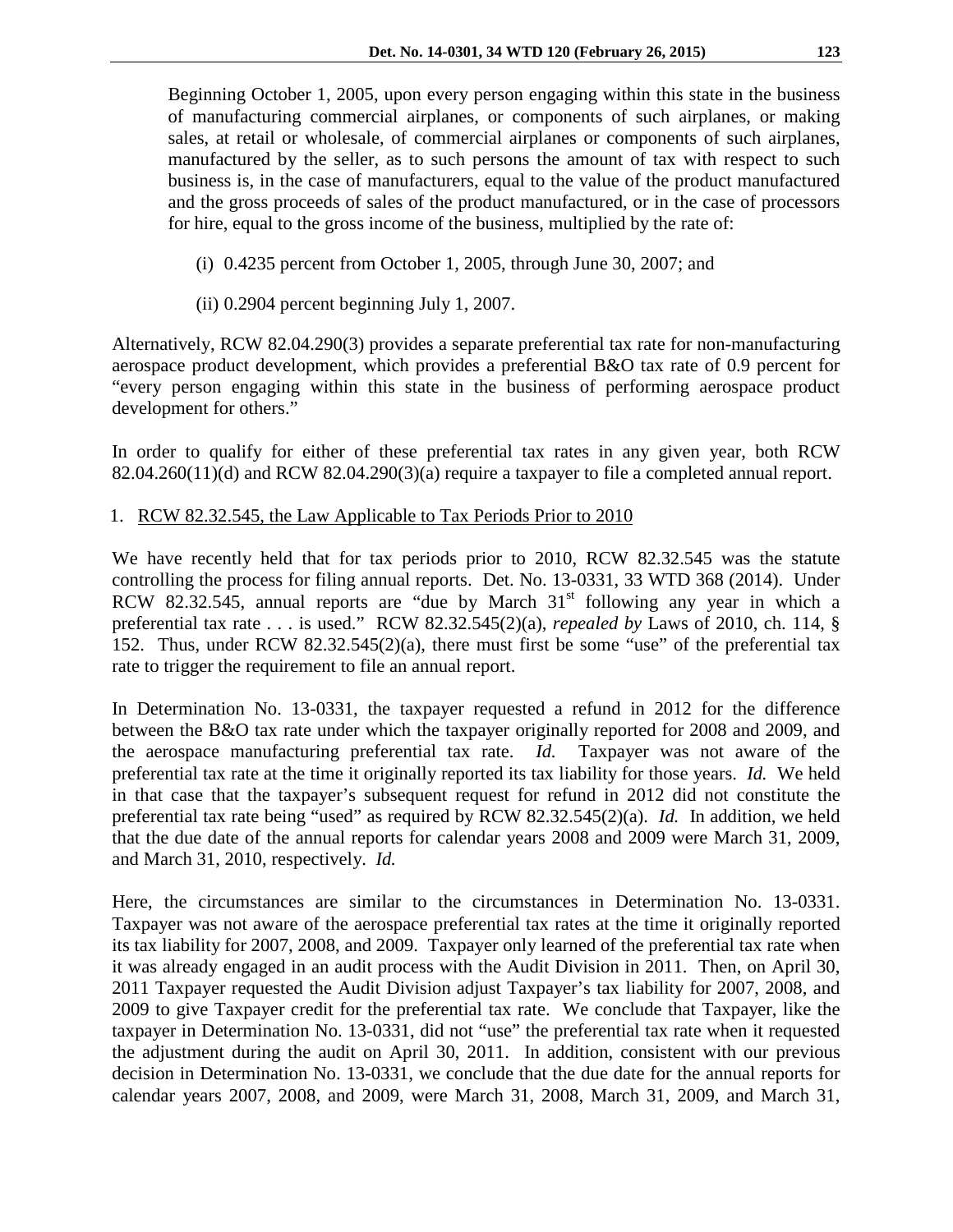2010, respectively. Because Taxpayer filed its annual reports for those years beyond those due dates, we conclude the Department properly disallowed Taxpayer's request for an adjustment of its B&O taxes reported for 2007, 2008, and 2009.

# 2. RCW 82.32.534, the Law Applicable to Annual Reports Due in 2011 or Later

In 2010, RCW 82.32.545, discussed above, was repealed by the legislature, and was replaced with RCW 82.32.534(1)(a), which states the following:

Every person claiming a tax preference that requires a report under this section must file a complete annual report with the department. The report is due by April  $30<sup>th</sup>$  of the year **following any calendar year in which a person becomes eligible to claim the tax preference** that requires a report under this section.

(Emphasis added). The legislature ordered the repeal of RCW 82.32.545 (Laws of 2010, ch. 114, § 152), and the associated change in annual report due date and other language now contained in RCW 82.32.534 (Laws of 2010, ch. 114, § 103), to go into effect "beginning with annual surveys and annual **reports due in 2011**." Laws of 2010, ch. 114 § 203 (emphasis added); *see also*  WAC 458-20-267(7)(e)(i) (stating that the language of RCW 82.32.534(1)(a) was applicable "[f]or reports due 2011 or later"). Thus, beginning January 1,  $2011^5$  $2011^5$ , pursuant to RCW 82.32.534, only those reports submitted by April  $30<sup>th</sup>$  which related to a claimed tax preference in the immediately preceding year would be timely. To illustrate, under RCW 82.32.534(1)(a), if a taxpayer was "eligible" for a tax preference in 2010, then the annual report was due for that calendar year on April 30, 2011 because 2011 is "the year following" 2010. To further illustrate, under RCW 82.32.534(1)(a), if a taxpayer was "eligible" for the preferential tax rate in 2009 but did not file its annual report related to that year until 2011, under the plain language of RCW  $82.32.534(1)(a)$ , that taxpayer's claim for the preferential tax rate for 2009 would be barred since 2011 is not "the year following" 2009, as required under RCW 82.32.534(1)(a).

Because the legislature made RCW 82.32.534(1)(a) applicable to annual reports "due in 2011" or later, to the extent that Taxpayer argued on appeal that the annual reports at issue here were due in 2011 or later, it is clear that RCW 82.32.534(1)(a) would control for those reports. It follows that RCW 82.32.534(1)(a), as illustrated above, precludes a taxpayer from filing annual reports later than the April  $30<sup>th</sup>$  of "the year following" the year in which the taxpayer was "eligible" for the tax preference. Thus, Taxpayer's filing of annual reports for 2007, 2008, and 2009 on April 30, 2011 was not timely under RCW 82.32.534(1)(a).

We ultimately conclude that regardless of whether RCW 82.32.545 or RCW 82.32.534 applies, Taxpayer's annual reports for 2007, 2008, and 2009 were untimely. As such, Taxpayer cannot

 $\overline{a}$ 

<span id="page-4-0"></span> $5$  Contrary to Taxpayer's argument that RCW 82.32.534(1)(a) did not apply until April 30, 2011, we conclude that it applied beginning on January 1, 2011. RCW 82.32.534(1)(a) states that the report is due "by" April  $30<sup>th</sup>$  as opposed to "on" April  $30<sup>th</sup>$ . Thus, a taxpayer that wished to submit its annual report that was due in 2011 was not precluded from submitting its annual report before April 30, 2011, and could have filed its annual report due in 2011 as early as January 1, 2011, when all data for the preceding year, 2010, would have been theoretically complete. Clearly someone filing earlier in 2011 before April 30<sup>th</sup> would not have been subject to the old statutory language under RCW 82.32.545, otherwise such taxpayer would have felt compelled to submit its annual report by March 31, 2011, as required under the old statutory language. This would be contrary to clear language of the new law, which stated that the new due date was effective with those annual reports due in 2011. Laws of 2010, ch. 114, § 203.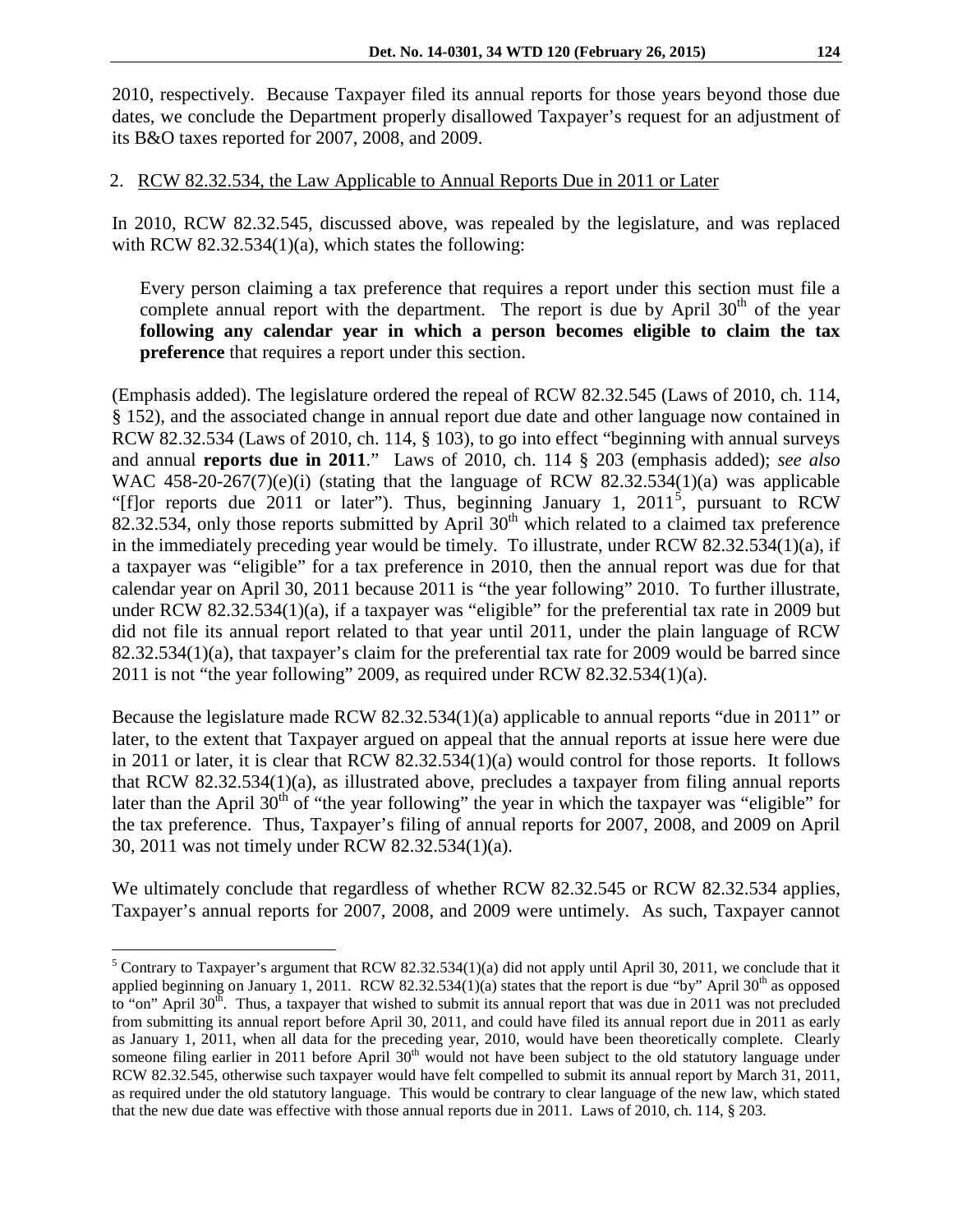qualify for either of the aerospace-related preferential tax rates for those years.<sup>[6](#page-5-0)</sup> We, therefore, affirm the Audit Division's disallowance of Taxpayer's request for a reclassification of its income in those years from the service and other activities B&O tax classification to one of the two aerospace preferential B&O tax rates.

## 3. Tax Exemption for Computers

 $\overline{a}$ 

In its appeal petition, Taxpayer asserted that certain purchases of computers were exempt from retail sales tax and use tax. Washington imposes both a retail sales tax and a use tax. All sales of tangible personal property to consumers in the state of Washington are subject to retail sales tax, unless there is a specific exclusion or exemption. *See* RCW 82.08.020. The use tax supplements the retail sales tax, and use of tangible personal property in the state of Washington is subject to use tax if retail sales tax was not previously paid, unless there is a specific exclusion or exemption. *See* RCW 82.12.0252. RCW 82.08.975(1) provides for one such exclusion to retail sales tax, and provides as follows:

The tax levied by RCW [82.08.020](http://apps.leg.wa.gov/rcw/default.aspx?cite=82.08.020) does not apply to sales of computer hardware, computer peripherals, or software, not otherwise eligible for exemption under RCW [82.08.02565,](http://apps.leg.wa.gov/rcw/default.aspx?cite=82.08.02565) **used primarily in the development, design, and engineering of aerospace products or in providing aerospace services**, or to sales of or charges made for labor and services rendered in respect to installing the computer hardware, computer peripherals, or software.

(Emphasis added). RCW 82.12.975 provides for an equivalent exemption from use tax. Taxpayer argued on appeal that its purchase of certain computers during the audit period qualified for this exemption from retail sales tax and use tax.

We note that we are required to narrowly construe the taxpayer's eligibility for any of the argued exemptions. As stated in *Budget Rent-A-Car, Inc. v. Dep't of Revenue*, 81 Wn.2d 171, 174-75, 500 P.2d 764 (1972), "[e]xemptions to the tax law must be narrowly construed. Taxation is the rule and exemption is the exception. Anyone claiming a benefit or deduction from a taxable category has the burden of showing that he qualifies for it." *See Group Health Coop. of Puget Sound, Inc. v. Dep't of Revenue.*, 106 Wn.2d 391, 401-02, 722 P.2d 787 (1986); Det. No. 00-099, 20 WTD 53 (2000).

During the Audit Division's review, Taxpayer did not provide documentation of which computer purchases [it claims] were exempt or the nature of the activity for which Taxpayer used the computers at issue, despite the Audit Division's request to provide such documentation. On appeal, Taxpayer provided no additional information regarding the basis for its argument on this issue.<sup>[7](#page-5-1)</sup> At the hearing, Taxpayer was unable to provide additional information related to its argument on this issue. We requested additional documentation of the basis for Taxpayer's argument related to the exempt status of Taxpayer's computer purchases following the hearing.

<span id="page-5-0"></span><sup>6</sup> Because we conclude that Taxpayer did not timely file its annual reports for 2007, 2008, and 2009, as required in order to qualify for the preferential tax rates under RCW 82.04.260(11)(a) or RCW 82.04.290(3), we need not address the remaining requirements of those two statutes to determine if Taxpayer qualifies for those preferential tax rates.

<span id="page-5-1"></span><sup>&</sup>lt;sup>7</sup> Indeed, we note that Taxpayer's "appeal package," which includes an eight-page legal brief, does not contain any discussion of this issue.